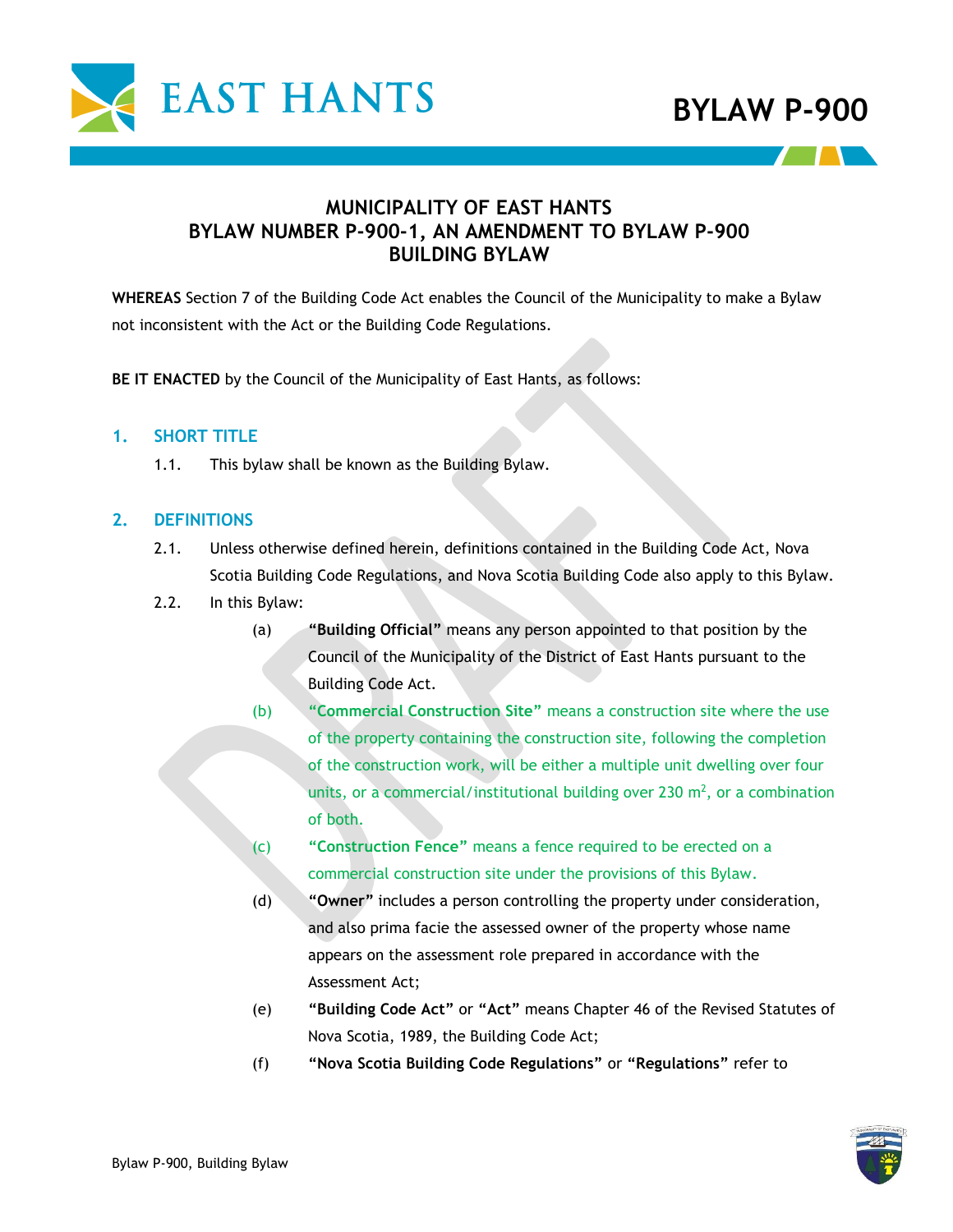

# **BYLAW P-900**

regulations made pursuant to Section 4 of the Building Code Act.

#### **3. APPLICATION**

This Bylaw shall apply to the entire Municipality of the District of East Hants.

#### **4. PERMITS**

- 4.1 An application form shall be completed in full before a building permit, demolition permit, or occupancy permit is issued.
- 4.2 All applicable fees, as established in the Municipal Fees Policy, shall be paid in full before a building permit, occupancy permit, or demolition permit, is issued.
- 4.3 Every application for a permit shall require the minimum information, as per the Building Code Regulations, and in addition the following shall be required:
	- (a) email address (if available);
	- (b) a plot plan showing the location and size of the proposed structure on the lot and indicating the distance from all property lines and existing structures;
	- (c) all fees associated with the application;
	- (d) such additional information as may be required by the authority having jurisdiction.
- 4.4 When an application for a permit has not been completed in conformance with the requirements of this Bylaw within six months after it is filed, the application shall be deemed to have been abandoned and shall be closed.
- 4.5 A permit is valid for two (2) years from the date of issue and may be renewed upon written request for a period not to exceed one (1) year.
- 4.6 Building permits are not required for the following, although the Building Code shall still apply:
	- (a) accessory buildings, not used for human habitation, not greater than 20

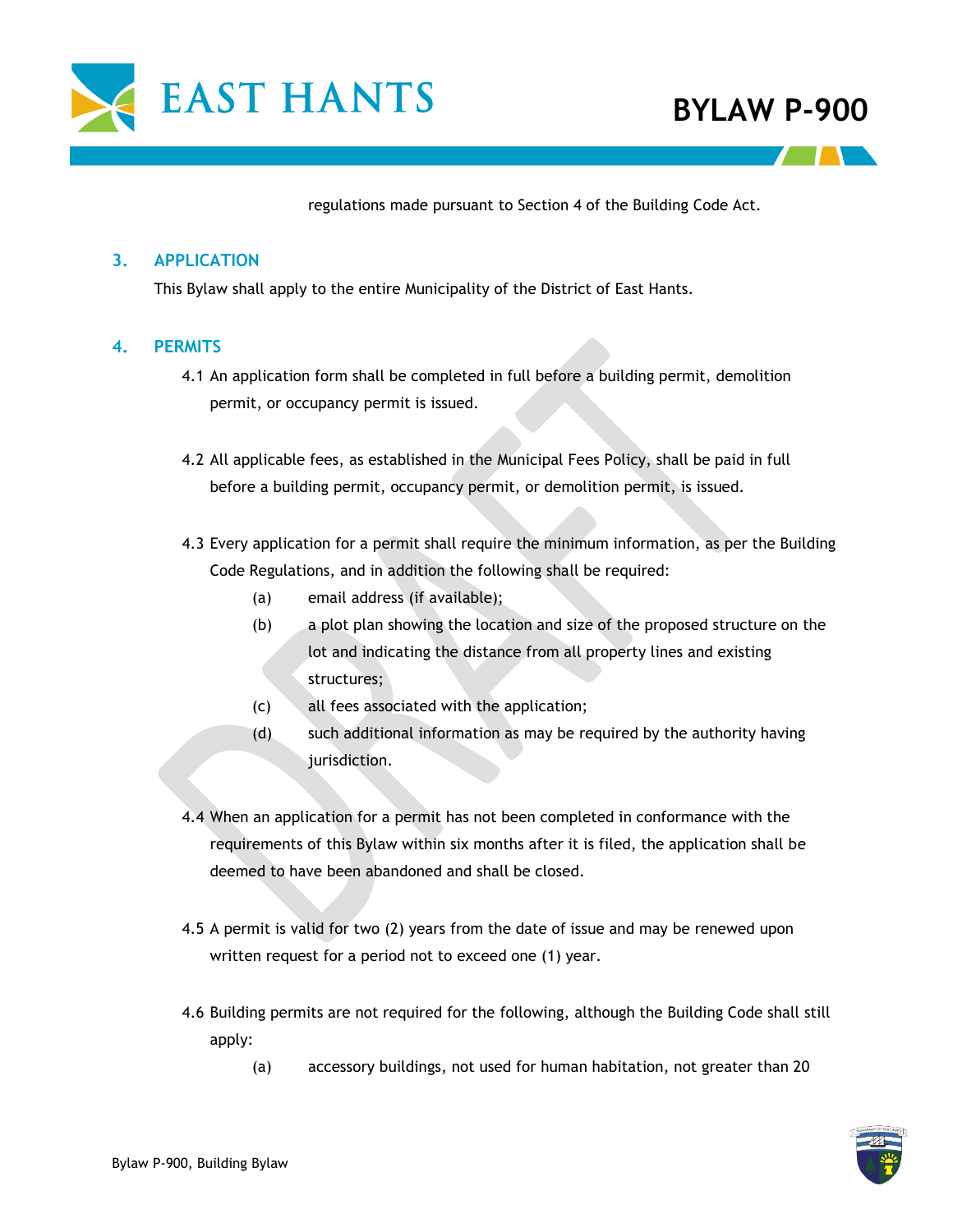

square metres in building area;

- (b) interior and exterior non-structural material alterations and material repairs with a monetary value of ten thousand dollars (\$10,000) or less.
- 4.7 A Building Official may, if applicable, withhold a building permit until satisfied that the following requirements have been met:
	- (a) a notification for an on-site sewage system, as per Nova Scotia Environment Regulations, has been received for the construction of a building requiring a new private sewage disposal system;
	- (b) any applicable permit or permission issued by Nova Scotia Transportation and Infrastructure Renewal or the Municipal Traffic Authority, or any legal access over a private road or through a right-of-way easement, for access to the property;
	- (c) permission from the appropriate authority for construction of a structure within a designated watershed;
	- (d) all approvals, with applicable fees paid in full, for the installation and hook-up of Municipal water and sewer infrastructure;
	- (e) a Certificate of Appropriateness from the Municipal Heritage Officer;
	- (f) any required approval to alter or demolish a Municipal Heritage Property in accordance with the Heritage Property Act.
	- (g) a valid development permit issued by the Municipal Development Officer.
	- (h) A Construction Fence has been installed on a Commercial Construction Site where Municipal water and/or wastewater services are available and when the Commercial Construction Site is located adjacent to a residential building, sidewalk, walkway, pathway, or other pedestrian link, and shall be installed in accordance with the following provisions:
		- i) the construction fence shall be erected and in place on the property prior to the commencement of construction work;
		- ii) shall be erected on the property around the perimeter of the construction site so as to fully enclose the construction site;
		- iii) shall be a minimum height of 1.8 m;
		- iv) shall be built of wood, chain link, or welded-wire panels;
		- v) shall be built to deter entry to the site by unauthorized persons;

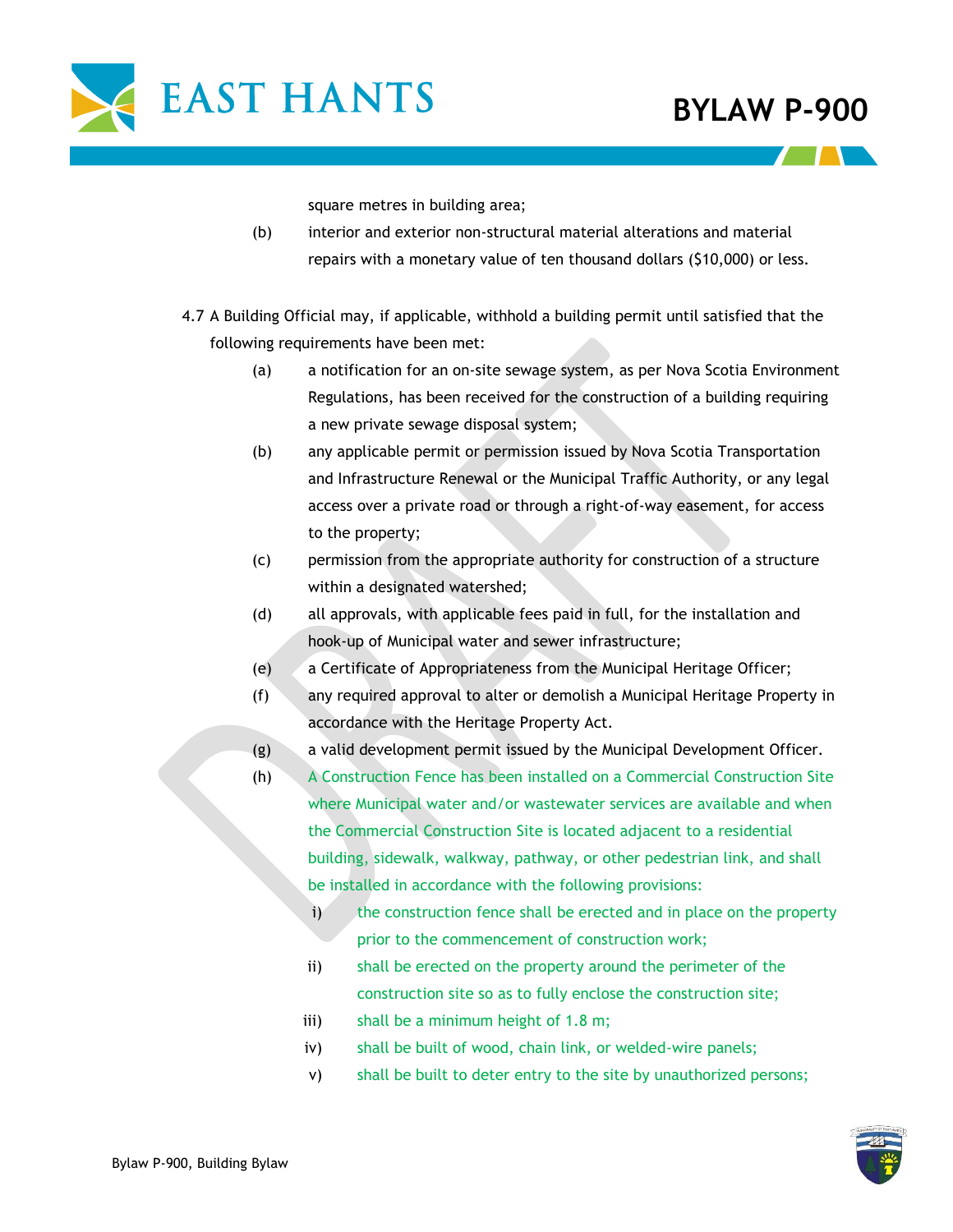

- vi) shall be maintained and kept in a sturdy and upright position and shall at all times be well anchored and secure; and
- vii) the Building Official may authorize modifications to the construction fencing provisions, where satisfied that the proposed modifications meet the intentions of this bylaw and do not compromise public safety.
- 4.8 A Building Official may withhold issuing a building permit until satisfied that any and all applicable regulations of the East Hants Bylaw Respecting Lot Grading and Drainage, Maitland Heritage Conservation District Plan and Bylaw, Heritage Property Act, East Hants Land Use Bylaw, East Hants Subdivision Bylaw and/or a Development Agreement have been complied with.
- 4.9 A Building Official shall withhold an occupancy permit until satisfied that the following have been completed:
	- (a) the owner has posted a valid civic number as required by East Hants Bylaw P-800, Civic Addressing Bylaw;
	- (b) a Certificate of Installation has been received for an on-site sewage system, where applicable;
	- (c) all requirements under the Bylaw Respecting Lot Grading and Drainage have been adhered to;
	- (d) the owner has installed a backflow prevention device on the Municipal water service where required by the Municipality;
	- (e) the owner has installed a backwater valve on the Municipal sewer service where required by the Municipality.

### **5. INSPECTIONS**

5.1 Every owner shall notify the Building Official at least 48 hours in advance to inspect for compliance with the Bylaw, the Building Code Act and corresponding Regulations.

### **6. REPEAL AND REPLACE**

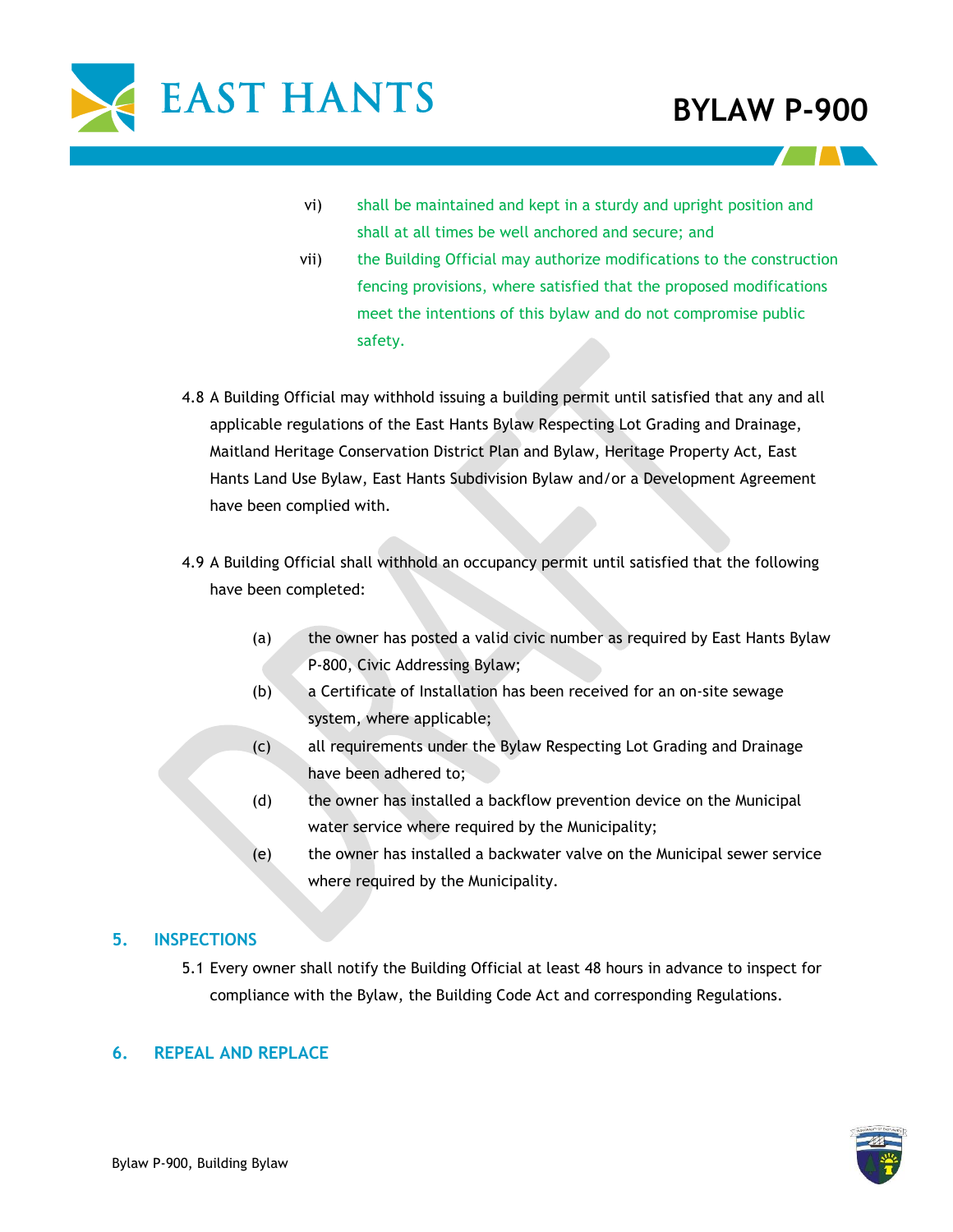

The previous version, and all other versions of the Building Bylaw, are repealed and replaced by this bylaw.

I, Kim Ramsay, CAO & Municipal Clerk of the Municipality of East Hants, hereby certify that the above noted bylaw was passed at a meeting of the East Hants Municipal Council on \_\_\_\_\_\_\_\_\_\_\_\_\_\_\_, 2022.

Kim Ramsay

CAO & Municipal Clerk

| <b>Bylaw Adoption</b>                                |                |  |
|------------------------------------------------------|----------------|--|
| First Reading:                                       | March 29, 2017 |  |
| Notice of Publication:                               | April 12, 2017 |  |
| Second Reading and Enactment:                        | April 26, 2017 |  |
| Final Publication:                                   | May 10, 2017   |  |
| Notice to Service Nova Scotia & Municipal Relations: | May 10, 2017   |  |

| Bylaw Adoption - Amendment P-900-1 (P-900)           |  |  |
|------------------------------------------------------|--|--|
| First Reading:                                       |  |  |
| Notice of Publication:                               |  |  |
| Second Reading and Enactment:                        |  |  |
| Final Publication:                                   |  |  |
| Notice to Service Nova Scotia & Municipal Relations: |  |  |